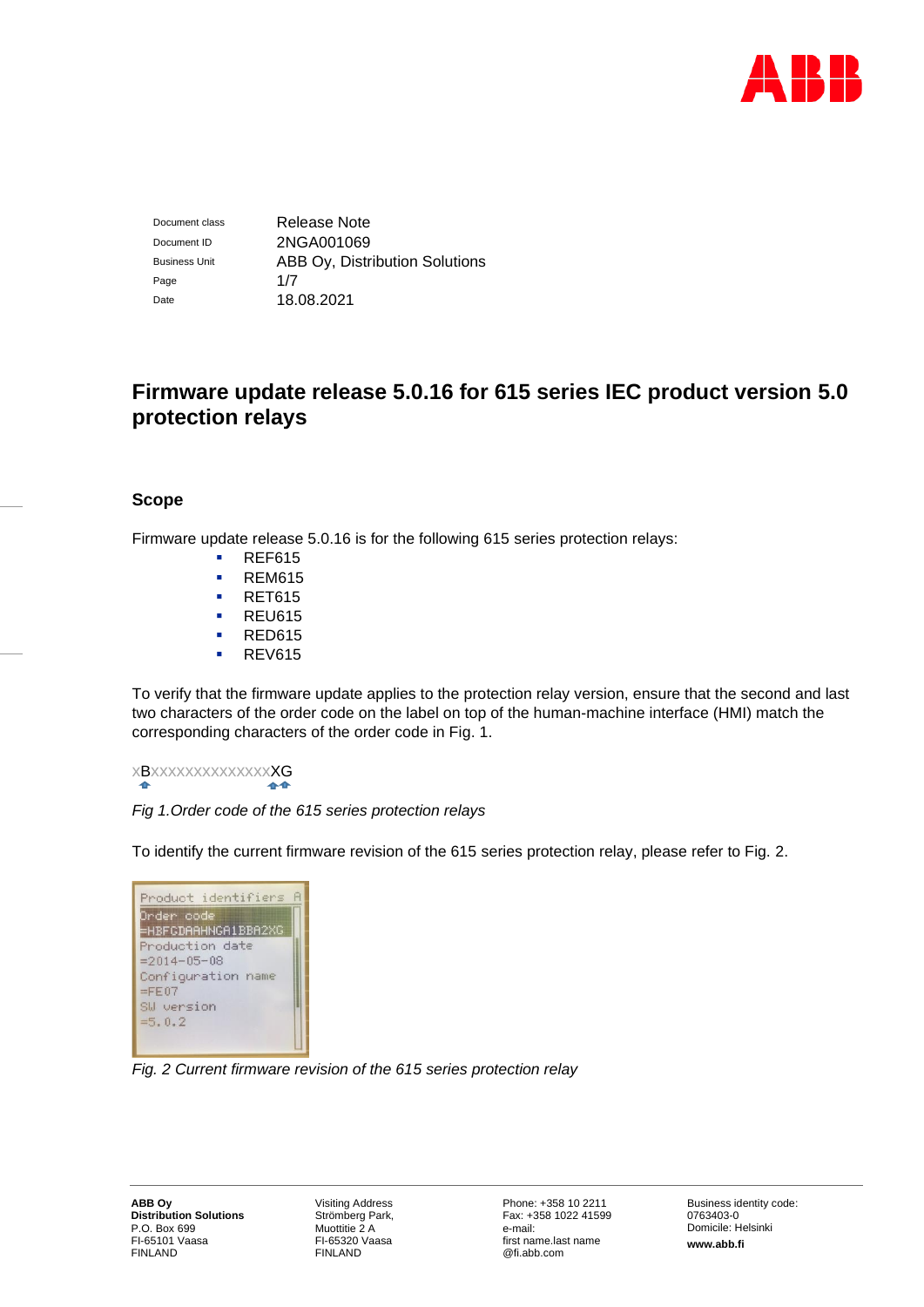

Page

Date 18.08.2021 Subject **Firmware update release** 

# **Implemented usability improvement**

The firmware update release includes usability and operational improvement. The following improvements has been implemented:<sup>1</sup>

# **Firmware update release 5.0.16:**

# **Protection**

▪ RED615: *Line differential protection with in-zone power transformer LNPLDF* function sensitivity and stability improvement.

 $1$  The relay firmware update may also include some minor usability improvements not listed in this note.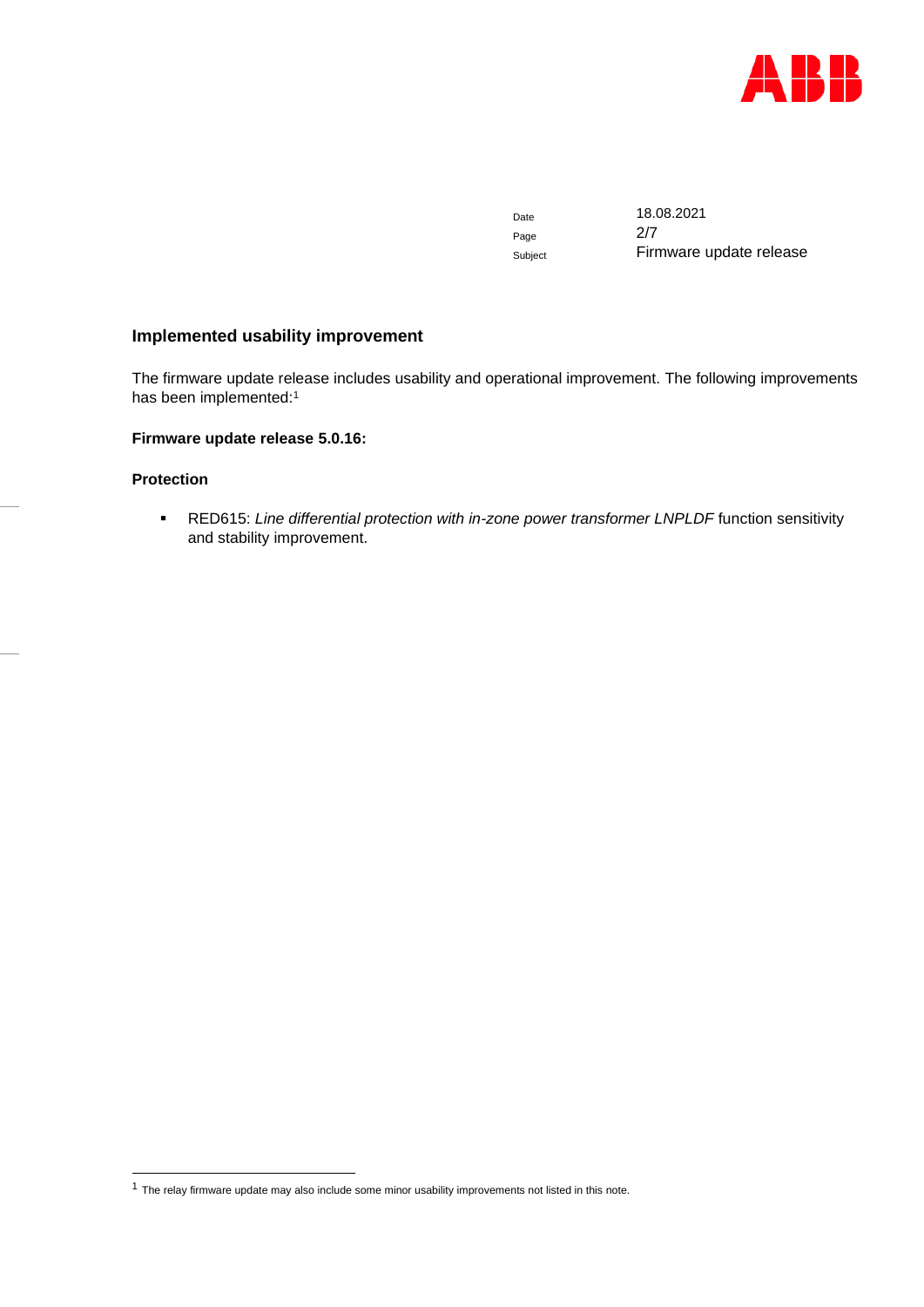

Page 3/7

Date 18.08.2021 Subject Firmware update release

## **Firmware update release 5.0.15:**

# **Cyber Security**

- Cyber Security improvements to the "Ripple20" vulnerability in TCP/IP communication stack for normal product usage conditions. Following vulnerabilities has been identified in the product and fixed by the update:
	- CVE-2020-11907
	- CVE-2020-11909
	- CVE-2020-11910
	- CVE-2020-11911
	- CVE-2020-11912

*Note! Some of the security scanners might still report existence of Ripple20 vulnerability after the update. This is a false positive, since the scanners indicate the presence of the IP stack, without being able to check the vulnerability and its fixes.*

# **Supervision**

- **•** Improving Time counter rollover in relay's communication module that may have caused internal relay fault with error code *IRF116 COM card error* and relay to self-reboot after time interval(s) which is divisible by ~50 days from previous restart.
- Self-supervision improvement for composition detection.

# **Protection**

▪ RED615: 2nd harmonic de-blocking condition improved in *Line differential protection with in-zone power transformer LNPLDF* function to use vector group matched, CT ratio corrected currents instead of directly measured primary currents. Using the directly measured primary currents may have caused the 2nd harmonic blocking to be deactivated too soon.

#### **Communication**

- **Improvement on GOOSE receiving. In a system where one relay is receiving GOOSE** communication from multiple senders, it is possible that a communication break in one sender might impact handling of received values from other senders.
- Improving IEEE 1588 (PTPv2) Time synchronization when using non-zero (ID>0) PTP Domain ID. Enhancement at transparent clock peer-to-peer measurement and improving Path delay compensation. (Compensating delay for long communication cables).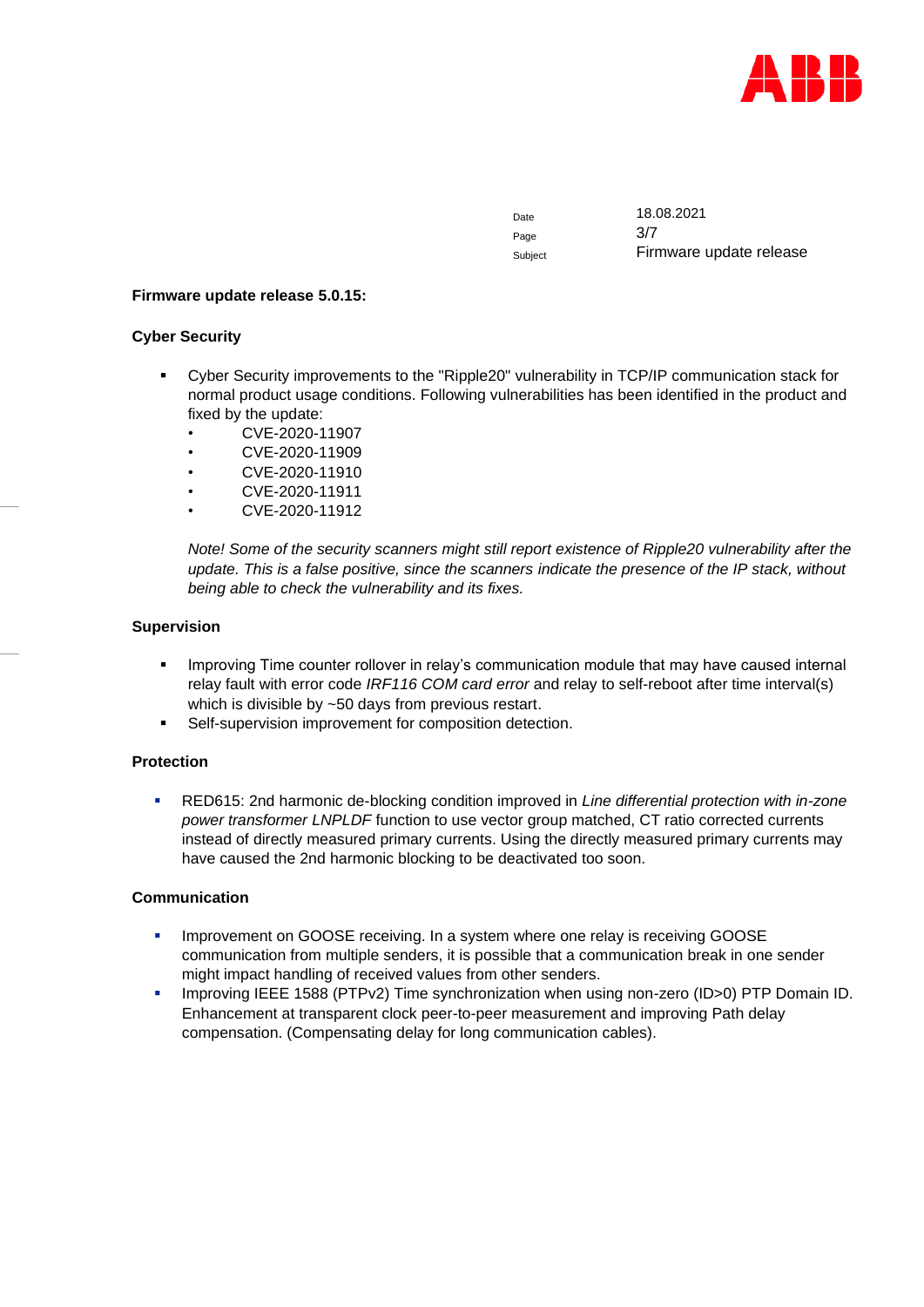

Page

Date 18.08.2021 Subject Firmware update release

#### **Firmware update release 5.0.14:**

# **Communication**

- **Improvement to the Frequency measurement FMMXU avoids unnecessary reporting during** momentary vector shift situations.
- **■** Internal time synchronization startup improvement.
- SNTP improvement to possible time synchronization interrupt alarms in HSR Ethernet topology.
- **·** Improvement enables the cyclic reporting of the unbalance currents from the Capacitor bank protection CUBPTOC and HCUBPTOC.

# **Engineering**

**■** Minor correction on Bay name and Tooltip shown on WHMI

# **HMI**

**• Improvememt to LHMI module firmware to avoid firmware downgrading in case of LHMI module** change or factory restore.

# **Supervision**

- **•** Self-supervision performance improvement to the internal CPU memory supervision.
- Self-supervision recovery handling improved in case of LHMI, IRF Code 79.
- **•** Self-supervision reset handling improvement.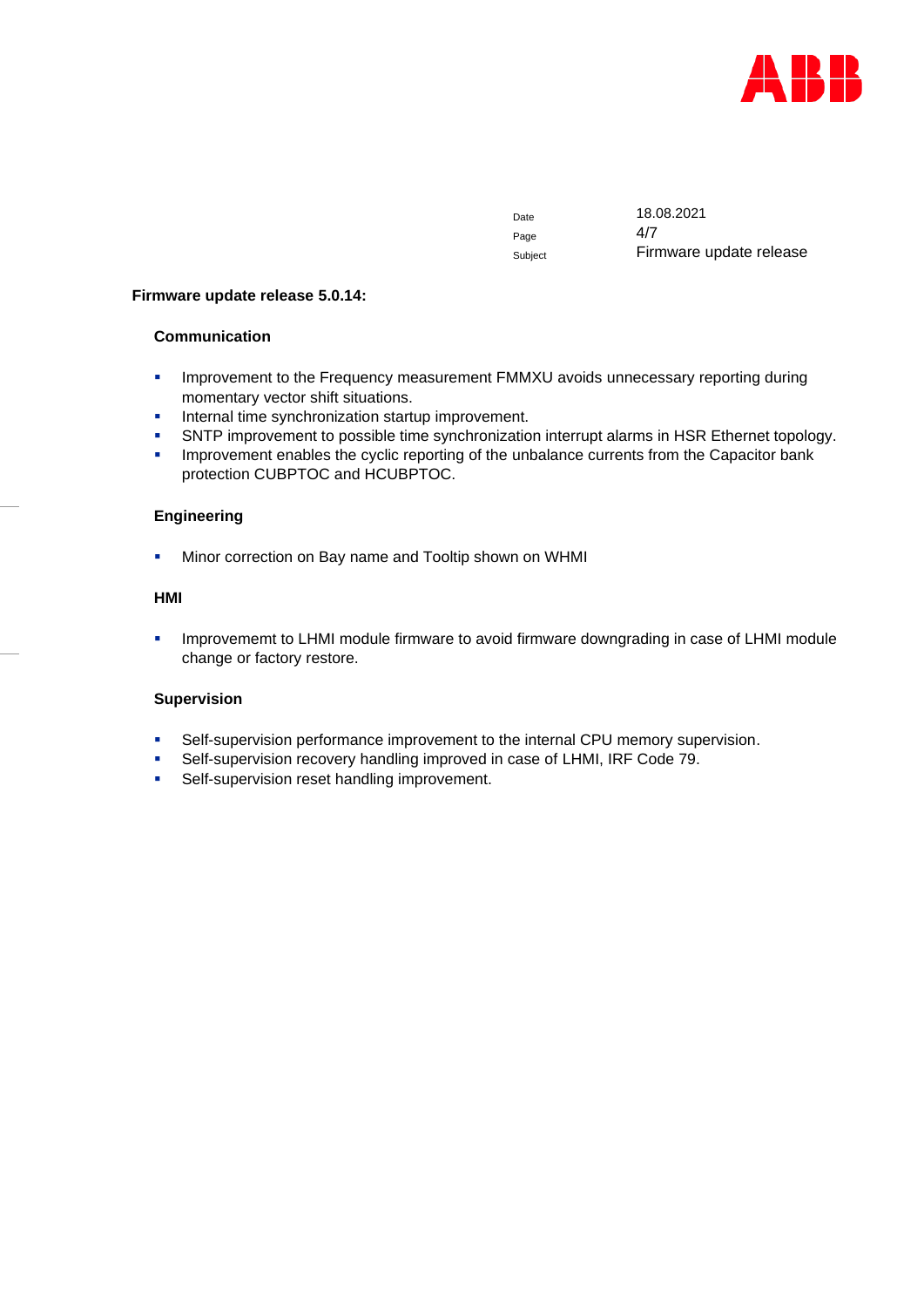

Page 5/7

Date 18.08.2021 Subject Firmware update release

#### **Firmware update release 5.0.13:**

## **Communication**

- **SNTP time synchronization performance improvement with time masters those are drifting approx.** more than 200 ppm from the GPS time which could cause unwanted Synch status up/down events.
- Internal GOOSE performance improvement.
- Performance improvement for MMS file reading of certain file types.

#### **Supervision**

- Handling of the RTD card internal fault situation improved.
- Correction that avoids unexpected self-restarting of the relay during specific start-up situations.

#### **Firmware update release 5.0.12:**

#### **Communication**

- Improvement to the 1588 time synchronization master switch-over situation.
- **Time synchronization performance improvement for less accurate time master setups causing** unwanted Synch status up/down events.
- **·** Improvement to DNP3, Modbus, IEC 103 protocols data value updating functionality regardless of the IEC 61850 dataset/report control block configuration in the relay.
- **EXECT** Limitation to the maximum number of files that can be opened by the MMS client. This improves the situation with certain types of MMS clients stressing the relay's filesystem and then causing the Internal Fault "File system error" (Fault code 7).
- **•** Correction to the Modbus protocol initialization in cases where the Modbus is used together with the Profibus/SPA-ZC302. Correction prevents unexpected self-restarting of the relay in the situations where the Modbus is not first manually initialized by restarting the relay after Modbus is enabled.
- **•** Time synchronization accuracy over the line differential communication improved.

#### **Supervision**

- Self-supervision recovery time improved in case of IRF Code 83.
- Internal diagnostic improvement for the self-supervision.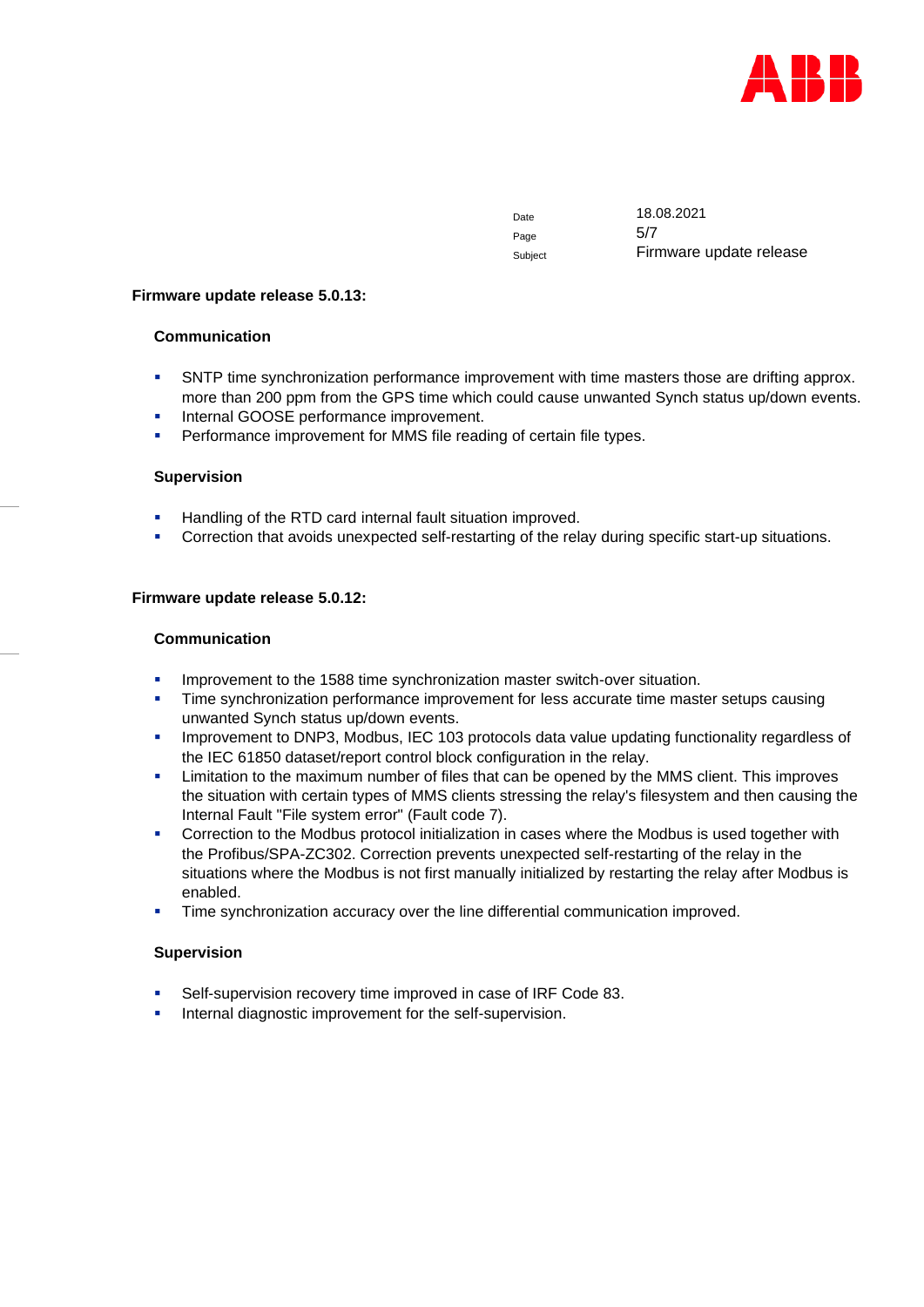

Page 6/7

Date 18.08.2021 Subject Firmware update release

## **Firmware update release 5.0.11:**

# **Control**

**•** Improvement to the synchrocheck function for preventing unexpected short-period reset of SYNC\_OK output. The reset could have be seen in vector shift situations earlier.

# **HMI**

- Improvement to the local HMI reaction to very short and repetitive auxiliary power interruptions.
- Differential current values from the line differential protection LNPLDF are now recorded properly by the fault recorder.

# **Communication**

- **Improvement to the 1588 transparent clock message handling when the 1588 time synch source is** not being selected but the Switch or HSR Ethernet topology is being used.
- Improved the communication performance in very rare and high communication load condititions.
- Improvement to IEC 61850 modelling of Open and Close command syntax to support substation automation systems giving these value with different syntax.
- Modbus event handling improved so that events are generated even if not present in any IEC 61850 data set.
- Improvement to the PhyHealth status value timestamp handling in the relay start-up situations.
- Improvement to current and voltage harmonics demand value reporting for IEC 61850 communication.

# **Protection**

- The 2nd harmonic blocking takes into account the "CT ratio correction" setting in line differential protection LNPLDF.
- **.** Improvement to the alarm output activation of the current total demand distortion CMHAI and voltage total harmonic distortion VMHAI in case of short duration disturbances.

#### **Firmware update release 5.0.10:**

# **Protection**

**•** The angle accuracy has been corrected when the Rogowski current sensors are used.